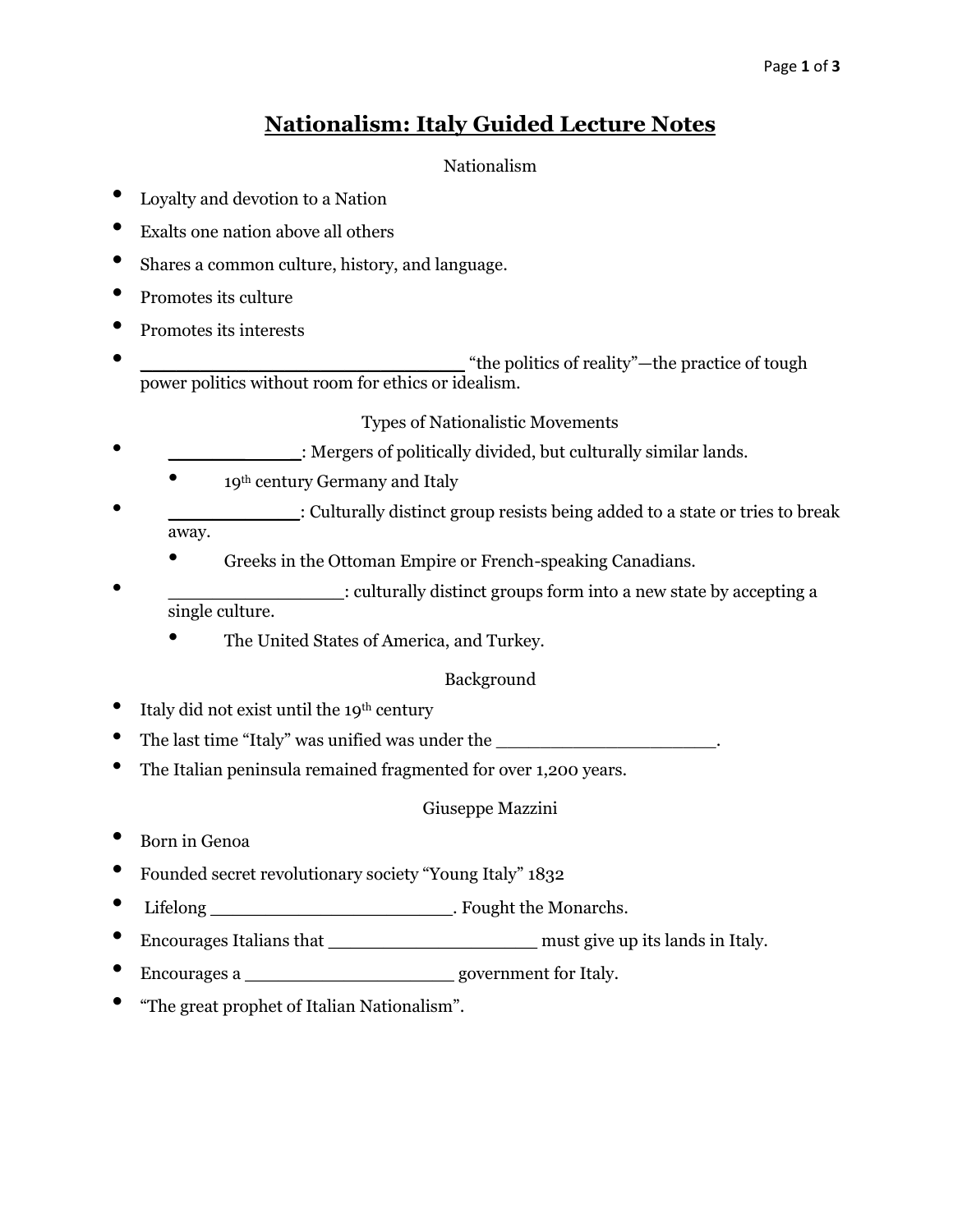Count Camillo Cavour

- Piedmontese Statesman.
- Descends from an ancient line: The
- King Charles Albert loosens his control of the
- Cavour founds a newspaper *Il Risorgimento* and uses this to get his ideas out to the public.
- Cavour becomes popular with his revolutionary ideas

## Count Camillo Cavour

- First Prime Minister of the Kingdom of \_\_\_\_\_\_\_\_\_\_\_\_\_\_
- Supported economic progress and built kingdom into a major \_\_\_\_\_\_\_ and \_\_\_\_\_\_ power
- Sought help from \_\_\_\_\_\_\_\_\_\_\_\_\_\_\_\_\_\_\_ to get Austria to relinquish control of their provinces Lombardy and Venice
- Became a supporter of the idea" separation between \_\_\_\_\_\_\_\_\_\_\_\_\_\_\_\_\_\_\_\_\_\_\_\_\_\_\_\_\_\_.

#### Giuseppe Garibaldi Background

- Family: traditional fisherman
- Earned his Masters Certificate as a Merchant \_\_\_\_\_\_\_\_\_\_\_\_, 1832
- Served in the \_\_\_\_\_\_\_\_ for the kingdom of Piedmont-Sardinia
- Influenced by Giuseppe Mazzini
- After a failed in Genoa, he escaped to Latin America where he led several rebellions.
	- This is where he learned about warfare

#### Austria Loses Lombardy

- Austrians outmatched. Gave up \_\_\_\_\_\_\_\_\_\_\_\_\_\_\_\_\_\_\_ in 1859.
	- Giuseppe Garibaldi helped the military campaign to take Lombardy
	- By 1860, much of the \_\_\_\_\_\_\_\_\_\_\_\_\_\_\_\_ peninsula was united

#### Giuseppe Garibaldi

- Popular revolutionary "\_\_\_\_\_\_\_\_\_\_\_\_\_\_"
- Led many rebellions in the 1840s-1860s.
- Led a volunteer army, the same state of the state of the state of the state of the state of the state of the state of the state of the state of the state of the state of the state of the state of the state of the state o
	- This army would not receive the back up from Cavour or Emmanuel II because they did not know if this campaign would be successful.
- The common people welcome Garibaldi as a \_\_\_\_\_ and in some cases, a god– to free them from slavery and \_\_\_\_\_\_\_\_\_\_\_\_\_\_\_\_\_\_\_\_\_\_\_.